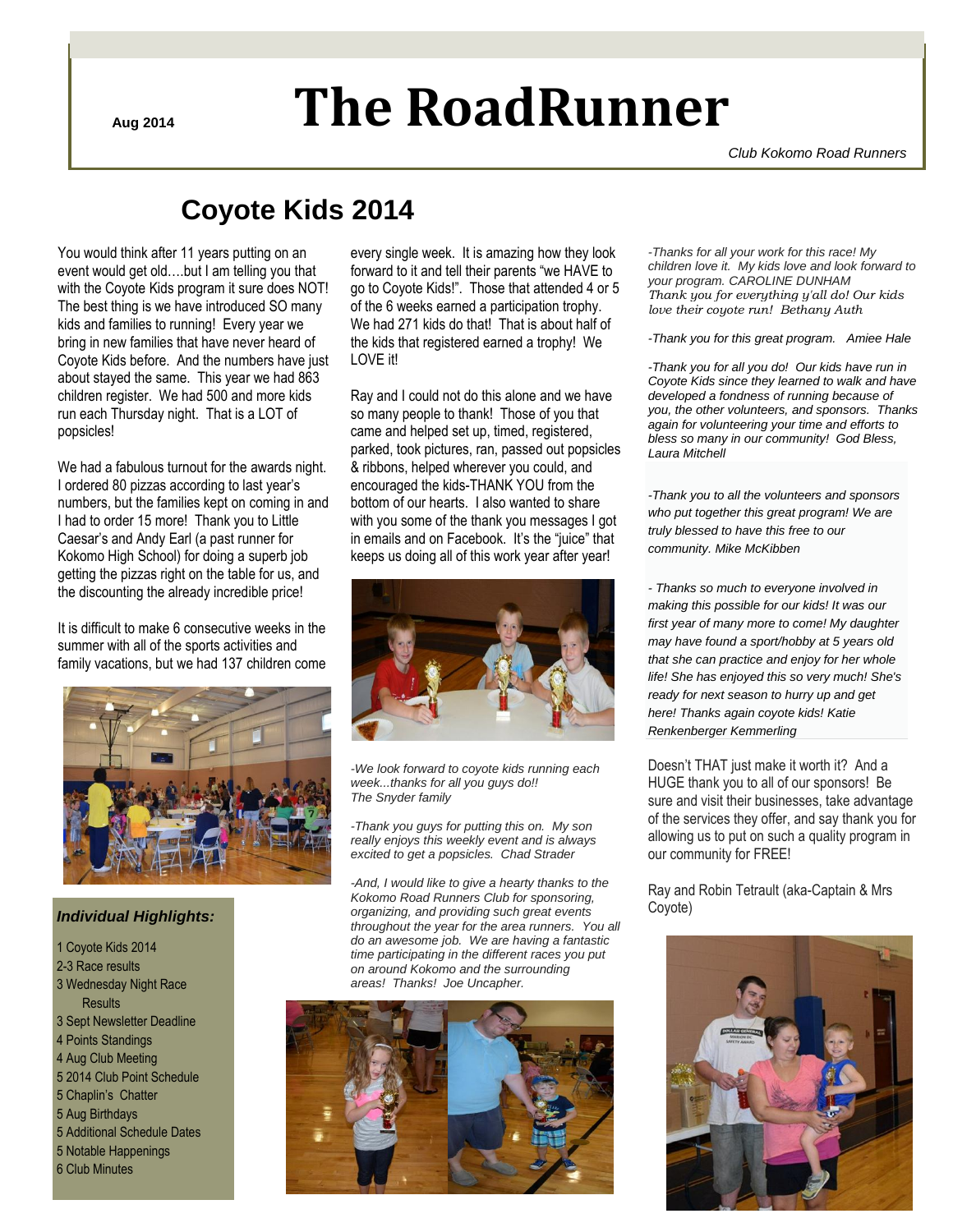**2014 Haynes-Apperson Saturday July 5, 2014 4m Run** 1. Riley Worl 21:29

74. Justine Eads 36:23 75. Rudy Suryantoro 36:30 76. Stephen Lawler 36:30 77. Bill Bauson 36:37 78. Jennifer Boyer 36:40 **79. Paul Getts 36:55** 80. Cassie Bauson 36:55 81. Zachary Barnes 37:09 82. Jennifer Rankert 37:10 **83. Maurice Wright 37:12** 84. Mitchell Rigsby 37:12 85. Dave Stout 37:15 86. Jenny White 37:16 87. Nancy Anderson 37:24 **88. John Peters 37:54 89. Laurie Ousley 38:07** 90. Lee Lavengood 38:23 91. Bradley Breedlove 38:36 92. Becky Hamilton 38:56 93. Kathy Boger 39:12 **94. Ann Hubbard 39:28** 95. Max Garro 39:30 96. Cary Garro 39:31 97. Merrill Hobaugh 39:32 98. Myra Trueblood 39:48 **99. Joyce Pennycoff 39:55** 100. Michael Hobaugh 40:09 **101 Anna Bullock 40:45** 102. Jennifer Miller 40:49 **103. Riley Case 40:50 104. Alex Anderson 42:01** 105. Kristianna Upchurch 42:51 **106. Anita Upchurch 42:51** 107. Kelsey Koon 43:15 **108. Alex Studebaker 44:15** 109. Ashley Yovanoff 44:23 **110. Mary Barnes 45:50 111. Robin Cole 45:50** 112. David Downham 46:10 **113. Kelly Studebaker 46:52 114. Bruce Savage 48:00** 115. Cari Shorter 49:02 116. Maria Cline 49:23 **117. Sarah Kleinknight 49:28 118. Sue Keller 56:03** 119. Lisa Leonard 63:17 120. Jack Leonard 63:18 **121. Shirley Bugher 70:15**

**3m Walk**

**1. Vince Lorenz 26:31 2. Mary Miller 31:02 1st woman 3. Vernon Keller 32:01** 4. Mike Yovanoff 33:32 **5. Greg Wall 33:59 6. Jenny Tudor 36:50 7. Jim Gross 37:14 8. Jan Wall 37:17** 9. Charles Sovern 37:50 **10. Toney Lorenz 38:22** 11. Jeanne Deangulo 38:22 12. Kathy Neher 38:26 **13. Bob McBride 38:41** 14. Gary Quinnette 39:36 **15. Robin Michael 40:07 16. Carrie Williams 40:10** 17. Lori Akers 40:17 **18. Marianne Wilson 40:19** 19. Mindy Lawson 40:20 20. Elissa Hughes 40:25 **21. Anita Dillman 40:38 22. Kevin Whitted 40:41 23. Jerry Lambert 41:28 24. Melvin Hobbs 42:23** 25. Jason Birchmeier 42:23 26. Krista Bradley 43:16 27. Cole Kucholick 43:24

**CKRR – July 2014 <b>Page 2 of 6** 

22. Paul Sanders 21:55.2 23. Ryan Lythgoe 21:55.3 24. Joshua Scott 22:03.1 25. Dirk Raderstorf 22:17.2 26.Kenney Achey 22:22.6 27. Rebecca Baber 22:43.2 28. Kourtney T 22:54.3 **29. Ronnie Green 23:00.5** 30. Jeff Scott 23:21.7 31. Terry Engle 23:33.5 32. Adam Wolfe 23:52.7 33. Vernie Criswell 24:12.2 34. Steve Carney 24:19.7 35. Alanna Echols 24:29.7 **36. Billy Stanton 24:34.3** 37. Sam Luginbuhl 24:45.3 **38. Jordan Ousley 24:45.4** 39. Kenneth Dingman 24:47.5 40. Chuck LaDow 24:55.2 41. Becky Wade 25:03.7 42. Elvia Rodrigues 25:10.6 43. Elizabeth Sasso 25:16.4 44. Jaydyn Scott 25:20.4 45. David Morris 25:27.5 **46. Mike Deardorff 25:37.5 47. Mark Shorter 25:46.2 48. Anna Rangel 26:18.7** 49. Aaron Bahney 26:35.2 50. Doug Watson 26:39.8 51. Daniel Baker 26:43.4 52. Steve Colford 27:04.1 53. Jenny White 27:07.2 54. Melanee Howard 27:17.5 **55. Michael Graham 27:19.1** 56. Elizabeth Smith 27:25.6 **57. Cara McKellar 27:26.2** 58. Debbie Soper 27:35.2 59. Shelby Smith 27:35.7 **60. Warren Tierney 27:41.5** 61. Mike Daugherty 27:47.2 62. Andrea Baker 28:00.2 63. Sarah Middleton 28:01.4 64. Susan VonToble 28:08.2 65. Trish McCarty 28:09.2 **66. Robin Tetrault 28:12.7** 67. Ryley Working 28:18.8 68. Kelly Smith 28:22.4 69. Trisha Karcher 28:27.9 70. Mark Smith 28:27.9 71. Libby Working 28:47.6 72. Michelle Jackson 28:58.1 73. Jeff Lowry 28:59.4 74. Jovita Flores 29:13.2 **75. David Hughes 29:39.1 76. Ray Tetrault 29:48.8 77. Noah Hughes 29:50.7 78. Ann Hubbard 29:56.2** 79. Emily Clark 30:07.4 80. Eric Smith 30:15.7 81. Cassia Scagnoli 30:24.2 82. Brenda Graham 30:26.4 83. Tony Scagnoli 30:47.2 84. Gabi Hartley 31:12.5 85. Lynette Baber 31:29.7 86. Valri Creviston 31:42.2 87. Dasha Vanata 31:44.5 88. Andrew Wright 31:49.6 **89. Vince Lorenz 32:01.5** 90. Lisa Raderstorf 32:07.7 91. Amber Garrison 32:17.4 **92. Mary Miller 32:34.8 93. Alex Studebaker 32:40.5** 94. Max Sommers 32:43.2 95. David Sommers 32:43.6 96. Tona McIntyre 33:04.9 **97. Vernon Keller 33:54.2 98. Kelly Studebaker 34:43.6** 99. Julie Morris 35:00.5 100. Noah Morris 35:01.7 **101. Dale Sullivan 35:14.7 102. Robin Cole 35:16.1** 103. Lori Kimbrell 35:45.2 **104. Rhenda Acton 35:48.2** 105. Laurie Elliott 36:02.8 106. Christine Williamson 36:18.5 107. Dee Dee Franklin 36:40.9 108. George Franklin Jr. 36:41.9 **109. Kathryn Wall 36:55.2** 110. Maria Cline 37:41.9 111. Amber Wolfe 37:51.9 112. Julie Riemanschneider

38:13.3

113. Lois Stevens 40:42.5 114. Lynn Saylor 40:49.1 115. Marsha Daugherty 40:54.5 116. Lorie Beckley 42:38.7 117. Greg Abbott Jr. 42:44.6 **118. Jeff Freeman 42:44.8** 119. Melanie Giek 42:59.5 **120. Toney Lorenz 43:43.6 121. Bob McBride 43:43.6 122. Anita Dillman 43:45.8 123. Carrie Williams 43:46.3** 124. Jamie Leeper 45:26.8 125. Angie Reynoso 45:27.8 126. Bettia Titus 45:28.8 127. Michele Rush 46:01.3 128. Jeanie Andrews 46:04.2 129. Kirstin Dolick 46:04.4 130. Mike Beckley 47:50.7 131. Sheryl Layer 49:10.3 132. Sherry Kestle 49:10.8 133. Adrea Collins 49:50.5 134. Carol Ives 50:26.3 135. Rob Ives 50:28.7 **136. Melvin Hobbs 50:30.8 137. Barbara Hobbs 50:33.1** 138. Steve Criswell 50:46.5 139. Kimberly Johns 50:46.7 140. Lindsay Prifogle 50:58.8 141. Nancy Baker 51:01.7 142. Gary Kinsey 53:02.7 143. Jean Cloud 53:03.3 144. Damon Soper 53:06.2 145. Christie Champ 53:51.5 146. Gracie Zook "53:53.3 147. Carrie Munson 54:10.7 148. Mike Munson 54:13.8 149. Sarah Wright 54:23.9 **150. Shirley Bugher 54:49**

**Panther Prowl 5K Run 7 5K** 

10. Nicole Hampshire 19:48 First

11. Erin Knepley 20:06 12. Alex Taylor 20:16 13. Scott Freeman 20:21 14. Josh Scott 20:32 15. Leslie Guy 20:38 **16. Aaron Craig 21:05 17. Chris Lasley 21:06**

**1. Kory Kennedy 16:21 2. Braden Timmons 17:18** 3. Riley Carter 17:20 4. Josh Everetts 17:53 5. Auston Davenport 18:34 **6. Landrum Neer 18:39 7. Christian High 18:41 8. Tom Abney 19:31 9. Noel Shafer 19:37**

**Walk July 19, 2013 5k Run**

Female

28. Paula Kucholick 43:25 **29. Erica Huffman 44:37 30. Pam Freeman 44:41 31. Barbara Hobbs 45:01** 32. Joy Balentine 45:02 33. Jennifer Coomer 45:03 34. Amy Adcock 45:03 35. Treva Nichols 45:13 **36. Jeff Freeman 45:46** 37. Jacob Trueblood 45:50 **38. Jayne Stucker 46:01** 39. Karmen Glaspy 46:02 **40. Lisa Price 46:03** 41. Pamela Durham 46:05 42. Mandy Acord 46:23 43. Brenda Walker 46:46 44. Ashley Otto 47:22 45. Brad Walker 47:25 46. Trish Walker 47:25 47. Jonoah Trueblood 47:57 **48. Mary Lou Rutherford 48:08** 49. Joe Trueblood 48:14 50. Beth Wilson 48:20 **51. Stephen Wilson 48:22** 52. Roberta Miller 49:32 53. Dawn Miller 49:40 54. Judith Wolfenbarger 49:41 **55. Carol Savage 49:49 56. Ahn Lee 50:22** 57. Carol Ives 50:23 58. Debbie Whitney 50:50 59. Carrie Yovanoff 50:50 60. Heather Acord 53:17

**1m Fun Run**

1. Kailey Kidwell 7:07 1st female 2. Ari Leger 7:47 1st Male 3. Olivia Unicapher 7:54 4. Maria Miller 7:57 5. Owen Dewitt 8:07 6. Lauren Boyer 8:20 7. Kara Miller 8:37 8.Chloe Grams 8:46 9. Sonja Glover 8:50 10. Elise Glover 8:51 11. Scott Glover 8:52 12. Luke Miller 9:05 13. Heather Dewitt 9:41 14. Bret Shorter 10:53 15. Allison Shorter 11:12 16. Madison Shorter 11:15

**17th Annual Race for Grace** 

**5K Run July 12, 2014 1. Kory Kennedy 16:25.3 2. Braden Timmons 17:07.4 3. Scott Colford 17:20.5 4. Parker Jones 17:34.4** 5. Jacob Graf 17:49.4 6. Richard Gutierrez 17:53.2 **7. Dana Neer 18:47.7** 8. Kenny Echols 19:10.1 **9. Noel Shafer 20:26.1** 10. Myles Krintz 20:30.8 11. Jacob Hoover 20:38.7 12. Jacob Riley 20:58.2 13. Steve Sims 21:00.7 14. Isabelle Crain 21:00.9 1st

woman

15. Leslie Guy 21:06.5 16. Pablo Morales 21:16.1 **17. Gwen Grimes 21:23.5** 18. Jennifer Crafford 21:34.4 19. Myah Krintz 21:37.8 20. Kara Smith 21:42.1 **21. Phil Rozzi 21:48.5**

- **2. Kory Kennedy 21:48**
- 3. Riley Carter 22:00
- 4. Scott Colford 22:17
- **5. Jeremy Breedlove 22:43**
- **6. Matt York 22:50**
- 7. Ethan Sharp 23:17
- **8. Christian High 23:44**
- 9. Jamey Boyer 24:01
- 10. Austin Davenport 24:04
- **11. Dana Neer 24:10**
- 12. Jeremy Grams 24:51
- 13. Colton Pearce 25:32
- 14. Jordan Fivecoate 25:37
- **15. Heather Weber 25:43 1st**
- **woman** 16. Justin Taflinger 26:07
- 17. Leo Harris 26:30
- 18. David Lechner 27:10
- 19. Brittiani Gillem 27:25
- **20. Nathan Nicholson 27:47**
- **21. Aaron Craig 28:10**
- 
- 
- 
- 
- 
- 
- 
- 
- 
- 
- 
- 
- 24. Gary Callahan 28:38
- 
- 
- 
- 
- 
- 
- 
- 
- 
- 
- 
- 
- 
- 
- 
- 
- 
- 
- 

- 
- 
- 
- 
- 
- 
- 
- 
- 
- 
- 
- 
- 
- 
- 
- 

- 
- 

- **22. Phil Rozzi 28:21**
- 
- 
- 
- 
- 23. Paul Paese 28:35

25. Julianne Miller 28:41 **26. Stu Nicholson 28:46** 27. Ryan Hurlock 28:53 28. Corey Menning 28:55 29. Paul Sanders 28:57 30. Rick Schwartz 29:09 31. Jodi Lake 29:11 32. Rachel Sargent 29:12 **33. Michelle Nicholson 29:17 34. Ron Greene 29:19** 35. Hunter Purtee 29:21 **36. John Anderson 29:21** 37. Jacob Riley 29:30 38. Zach Washler 30:17 **39. Natalie Nicholson 30:29** 40. Todd Shuey 30:47 **41. Shelly Wyman 30:48 42. Keith Hill 30:55** 43. Taylor Walden 31:00 **44. Paul Wyman 31:24** 45. Robert Lechner 31:25 46. Casey Lechner 31:26 47. Jason Lake 31:55 48. Zach Whiteman 32:03 **49. Earl Strong 32:05** 50. Katie Rigsby 32:09 51. Carol Aders 32:28 52. Jim Pressgrove 32:29 53. Anna Boyer 32:31 54. Monte Babb 32:41 55. Dave Mobley 32:43 56. Kelsey Griggin 32:50 57. Gregg Moore 32:50 58. Teresa Worl 32:51 **59. Mike Deardorff 33:06 60. Mark Shorter 33:10 61. Bronwyn Getts 33:31** 62. Jared Shorter 34:06 **63. Paul Olsen 34:16** 64. Janette Clem 34:19 **65. Cara McKellar 34:28** 66. Mark Beals 34:29 67. Kevin Kruger 34:34 68. Mike Wise 34:38 **69. Anna Rangel 34:55** 70. Marissa Lawson 35:18 **71. Warren Tierney 35:25 72. Kayla Bullock 35:26 73. Ashley Shanks 35:35**

- 
- 
-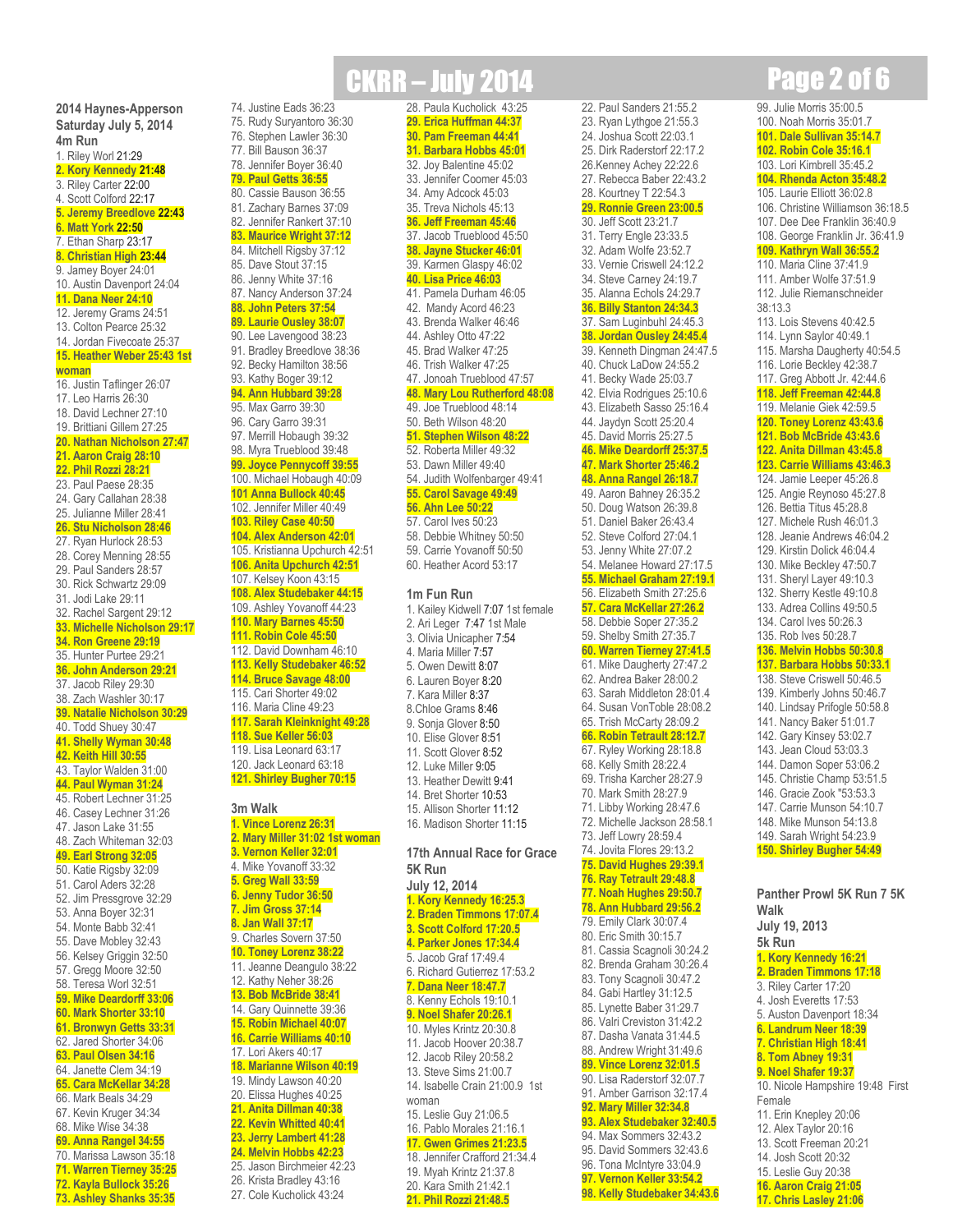## CKRR – July 2014

18. Matt Mckinney 21:12 **19. Allison Abney 21:14** 20. Brittiani Gillem 21:24 21. Paul Paese 21:35 22. Reagan Ritchie 21:51 23. Gary Callahan 21:52 **24. Ron Greene 22:27** 25. Cecilio Martinez 22:32 26. Doug Nunan 22:51 27. Kaleb Smith 23:06 28. Allison Mcminn 23:07 29. Lee Taylor 23:15 30. Ethan Akers 23:18 31. Taylor Walden 23:25 **32. Paul Wyman 23:51** 33. Skyler Workman 23:57 **34. Earl Strong 23:58 35. Billy Stanton 24:13** 36. Taylor Nunan 24:19 37. Mason Godfrey 24:20 38. Logan Buck 24:27 39. Mallory Davis 24:31 40. Elizabeth Sasso 24:36 **41. Bronwyn Getts 24:46 42. Rj Kerr 25:20 43. Charlie Skoog 25:44 44. Mark Shorter 25:49 45. Anna Rangel 26:03 46. Austin Elliott 26:26** 47. Jennifer Degraffenreid 26:27 **48. Ashley Shanks 26:29 49. Warren Tierney 26:34 50. Michael Graham 26:47 51. Jana Skoog 27:05 52. Cara Mckellar 27:07 53. Paul Getts 27:22 54. Rebekah Monroe-Boley 27:31 55. Robin Tetrault 27:57** 56. Megan Hampshire 28:05 57. Jason Hampshire 28:13 **58. Ray Tetrault 28:26** 59. Mick Eberto 28:45 **60. Laurie Ousley 28:57 61. Ann Hubbard 29:11 62. David Hughes 29:22** 63. Greg Kuhlman 29:48 64. Christine Mcminn 29:50 **65. Marianne Wilson 30:21 66. Riley Case 31:54** 67. Kelsey Koon 32:10 **68. Laura Cook 33:36** 69. Krystyne Wilson 34:12 **70. Robin Cole 34:26 71. Alex Studebaker 34:49 72. Kelly Studebaker 34:55 73. Ricke Stucker 34:58 74. Rhenda Acton 35:46** 75. Sandy Barboza 36:41 **76. Sophia Wyman 36:58** 77. Stephanie Pratt 36:59 **78. Shelly Wyman 37:03** 79. Maria Cline 38:20 80. Jessi Brooks 38:46 81. Jen Brooks 38:46 82. Roberta Miller 40:41 **83. JP Wyman 41:29 84. Scott Deyoe 41:41** 85. Dawn Miller 41:50 **86. Sue Keller 44:54** 87. John Freeman 46:59 **88. Shirley Bugher 52:56** 5K Walk **1. Vince Lorenz 26:30**

**2. Damon Clements 27:47**

**3. Mary Miller 32:13 First Female 4. Vernon Keller 34:35 5. Greg Wall 35:11 6. Stephen Wilson 38:15 7. Toney Lorenz 38:25 8. Jan Wall 39:13 9. Jenny Tudor 39:27 10. Bob Mcbride 39:35 11. Kevin Whitted 39:58 12. Robin Michael 41:39 13. Carrie Williams 41:43 14. Anita Dillman 41:47 15. John Mohr 43:34** 16. Diane Hampshire 46:40 17. Jennifer Taylor 46:40 **18. Jayne Stucker 47:39** 19. Deb Tatman 47:51 **Jackie Sanders Miracle Mile Wednesday, July 2, 2014 Highland Park Walk/Bike Path** 1. Parker Jones 5:21 2. Steve McDorman 5:38 3. Tom Abney 5:57 4. Bronwyn Getts 6:47 5. Michelle Nicholson 6:48 6. Adam Turner 7:04 7. Natalie Nicholson 7:16 8. Ray Tetrault 8:24 9. Derek Lawhead 8:25 10. Charlie Skoog 8:28 11. Alex Anderson 8:37 12. Anna Bullock 8:40 13. Jennifer Miller 8:53 14. Robin Tetrault 8:56

15. Ryan Bagwell 9:57 16. Leah Camp 10:53 17. Thomas Anderson 11:07 18. Michael Anderson 11:07 19. John Anderson 11:08 20. Ariana Getts 11:11 21. Mellissa Jones 11:11 22. Bruce Savage 11:12 23. Logan Blair 11:28 24. Randy Miller 13:24 25. Katie Jones 13:45 26. Gwen Grimes 13:46 26. Theresa Barlow 14:22 27. Jerry Leach 14:22 28. Zach Barnes 14:48 29. Shae Barnes 14:49 30. Sue Phifer 14:40 31. Amanda Bell 14:51 32. Mika Barnes 16:23 33. Dave Barnes 16:24 34. Shirley Bugher 16:47 35. Mary Barnes 16:48 **Joe Kidd Rangel 5K Old Ben/Highland Park 5K Course** 1. Tom Abney 21:07 2. John Anderson 23:15 3. Parker Jones 23:26 4. Gwen Grimes 23:34 5. Natalie Nicholson 23:45 6. Phil Rozzi 23:57 7. John Cleaver 28:27 8. Anna Bullock 29:09

9. Josie Marcum 29:28 10. Karly Sprouse 29:29

11. Logan Blair 30:43

12. Mark Schelbert 31:49

Don't forget to come out to our weekly Wednesday evening Run/Walk in Highland Park, it's free, great training, fun and fellowship! Joe Kidd Rangel 5K starts at 5 PM and the Jackie Sanders Miracle Mile is at 5:45 PM. Register at Charlie Skoog's parked by the Concession stand shelter. Also Charlie is looking for someone to help time so he can run the 5K. Thanks all!!!

### Sept Newsletter Deadline

Do you have something for our Sept newsletter? Please forward it to me by Aug  $30<sup>th</sup>$  for publication.

### Wednesday Night Race Results

13. Vern Keller 36:27 14. Jennifer Miller 36:58 15. Aubrey Miller 36:58 16. Jenny Tudor 37:46 17. Jodee McClish 37:48 18. Peggy Faulkner 44:14 19. Sue Keller 45:06 20. Jeff Freeman 45:54 **Jackie Sanders Miracle Mile Wednesday, July 9, 2014 Highland Park Walk/Bike Path** 1. Adam Turner 7:09 2. Jacob VanHorn 7:22 3. Ari Shanks 8:10 4. Ashley Shanks 8:17 5. Braden Hendershott 8:34 6. Anna Bullock 8:34 7. Jennifer Miller 8:40 8. Dorian Gray 8:40 9. Charlie Skoog 8:42 10. Clayton Shanks 8:52 11. Trey Stone 10:41 12. Mellissa Jones 10:08 13. Riley Jones 10:09 14. Gwen Grimes 10:09 15. Josh Minns 13:19 16. Bruce Savage 13:20 17. Carol Savage 16:44 **Joe Kidd Rangel 5K Old Ben/Highland Park 5K Course** 1. Parker Jones 20:09 2. Coy Brandon 21:42 3. Charley Werst 22:09 4. Kaleb Smith 23:34 5. Riley Jones 24:34 6. Gwen Grimes 24:34 7. Adam Turner 26:16 8. Charlie Skoog 27:31 9. Anna Bullock 28:21 10. Jennifer Miller 29:06 11. Clayton Shanks 30:24 12. Ari Shanks 32:09 13. Ashley Shanks 32:09 14. Dorian Gray 33:41 15. Vern Keller 36:26 **Jackie Sanders Miracle Mile Wednesday, July 23, 2014 Highland Park Walk/Bike Path** 1. Parker Jones 5:11 2. Ron Moore 6:20 3. John Anderson 6:40 4. Hannah Moore 7:46 5. Jana Skoog 7:49

6. Alex Anderson 8:25 7. Ray Tetrault 8:43 8. Robin Tetrault 8:58 9. Ari Shanks 9:21 10. Ethan Snyder 10:09 11. Thomas Anderson 10:09 12. Michael Anderson 10:09 13. Ann Hubbard 10:14 14. Mellissa Jones 11:23 15. Bruce Savage 12:09 16. Leah Snyder 12:38 17. Matt Snyder 12:39 18. Audrey Miller 13:32 19. Jennifer Miller 13:35 20. Valerie Miller 13:35 21. Ari Shanks 13:53 22. Jerry Leach 14:18 23. Theresa Barlow 14:19 24. Owen Snyder 15:18 25. Valerie Snyder 15:18 26. Carol Savage 16:25 **Joe Kidd Rangel 5K Old Ben/Highland Park 5K Course** 1. Steve McDorman 20:53 2. Parker Jones 23:32 3. Riley Jones 23:34 4. Gwen Grimes 23:34 5. Maya James 25:22 6. Chris James 25:24 7. Bronwyn Getts 26:20 8. Taylor Walden 26:21 9. Ashley Shanks 27:27 10. Adam Turner 28:42 11. John Cleaver 29:26 12. Paul Getts 29:27 13. Jennifer Miller 29:46 14. Ann Hubbard 30:00 15. Dorian Gray 32:33 16. Vern Keller 36:59 17. Jeff Freeman 44:15 **Jackie Sanders Miracle Mile Wednesday, July 30, 2014 Highland Park Walk/Bike Path** 1. John Anderson 6:55 2. Ari Leger 7:36 3. Kevin O'Keefe 7:37 4. Jacob VanHorn 7:47 5. Ashley Shanks 7:48 6. Alex Anderson 8:11 7. Dorian Gray 8:28 8. Abbie O'Keefe 8:32 9. Charlie Skoog 8:40 10. Luke Leger 9:02

11. Jessica Estep 9:16 12. Rosellen Connolly 9:21 13. Ethan Snyder 11:26 14. Thomas Anderson 11:26 15. Michael Anderson 11:27 16. Kathy Snyder 11:48 17. Emilie Leger 12:28 18. Bruce Savage 12:36 19. Valerie Leger 12:37 20. Nathan Coughlin 12:42 21. Valerie Miller 12:49 22. Jennifer Miller 12:49 23. Piper Anderson 13:24 24. Angela Anderson 13:26 25. Jerry Leach 14:17 26. Theresa Barlow 14:17 27. Amanda Bell 14:40 28. Leah Snyder 15:27 29. Valerie Snyder 15:35 30. Owen Snyder 16:12 31. Matt Snyder 16:13 32. Sue Phifer 16:46 33. Shirley Bugher 17:02 34. Fransherri Coughlin 21:35 **Joe Kidd Rangel 5K Old Ben/Highland Park 5K Course** 1. Riley Jones 22:16 2. Gwen Grimes 22:16 3. Parker Jones 22:17 4. Corey Dea 22:55 5. Phil Rozzi 24:24 6. Charlie Skoog 26:45 7. John Cleaver 26:47 8. Braeden Hendershott 29:34 9. Jennifer Miller 30:38 10. Dorian Gray 31:42 11. Zoe Hubbard 32:29 12. Ann Hubbard 32:30 13. Mary Lucas 34:12 14. Vern Keller 35:47 15. Jenny Tudor 37:17 16. Jo D McClish 39:25 17. Josh Minns 43:36 18. Madeline Ryals 44:57 19. Mary Barnes 44:58 20. Sue Keller 46:40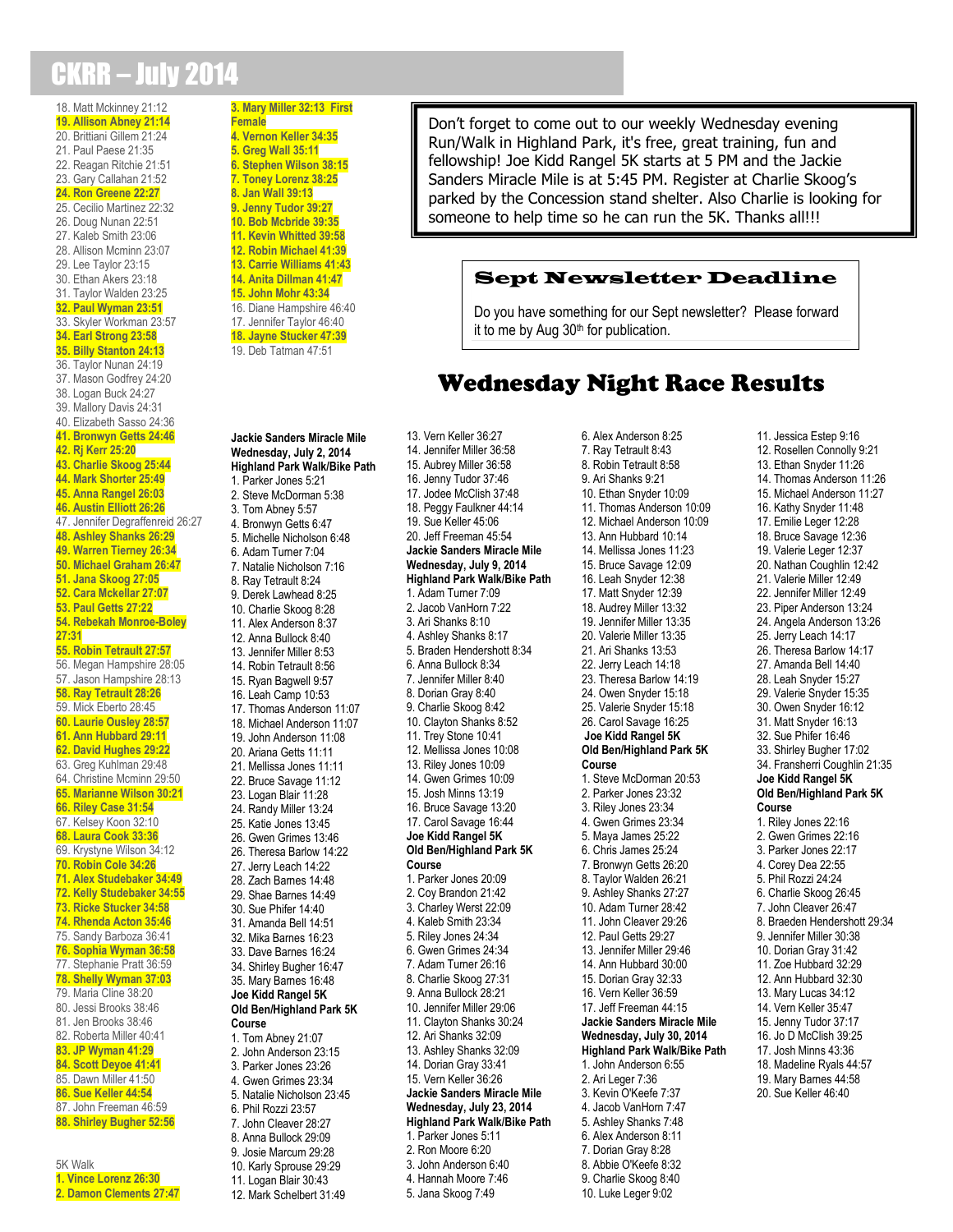## CKRR – July 2014 **Page 4 of 6**

## **Points Standings**

#### **(V= volunteer, H=half marathon, M=marathon)**

#### **Runner 0-12 Female**

Natalie Nicholson 75-4 Hannah Moore 47-3 Ella Kantz 40-2 Sophia Wyman 20-1 Esther Gollner 15-1 Lauren Weber 12-1 **Male**

Alex Studebaker 127-7 Jonah Hughes 55-3 Jacob Van Horn 50-3 Nathan Gollner 20-1 Corey Moore 20-1 Jake Cleaver 15-1 JP Wyman 15-1

#### **Runner 13-19 Female**

Bronwyn Getts 95-5 H

Anna Bullock 52-3 V Valerie Merrick 35-2 Kayla Bullock 27-2 Allison Abney 20-1 Madison Cleaver 20-1 Sarah Gollner 20-1 V Carly Jones 20-1 Jillian Ladow 20-1 H Hannah Gollner 10-1

#### **Male**

Braden Timmons 220-11 MH Noah Hughes 57-4 Nathan Nicholson 30-2 Jeremy Breedlove 20-1 Samuel Bettegnies 15-1 Austin Elliott 15-1

#### Alex Anderson 12-1 **Runner 20-24**

**Female**

### Gwen Grimes 124-7

Emilie Hubbard 120-7 Kelsey Kennedy 62-4 Nikki McCracken 35-2 H Natalie Hoch 20-1

#### **Male**

Billy Jones 12-1 Kory Kennedy 200-10 **Runner 25-29 Female**

Kathryn Wall 120-6

Megan Tetrault 40-2 HH Laura Heflin 30-2

#### **Male**

Parker Jones 135-7 H Jordan Ousley 105-6 H **Walker 25-29**

### **Male**

Vince Lorenz 200-10 H **Runner 30-34**

#### **Female**

Melissa Goad 120-6 H Ashley Shanks 105-6 Valerie Leger 35-2 V Angela Anderson 32-2 V Rebekah Monroe-Boley 15- 1

#### **Male**

Michael Anderson 80-4 HV Luke Leger 20-1 V

### **Runner 35-39**

**Female** Jennifer Van Horn 170-9 H Kelly Wright 40-2 H Angie Gollner 35-2 Geana Moore 27-2

#### **Male**

Chris Lasley 120-6 H Maurice Wright 55-3 H **Walker 35-39**

#### **Female**

Jenny Tudor 100-5 Erica Huffman 30-2 **Runner 40-44**

#### **Female**

Heather Weber 120-6 MH Michele Nicholson 75-4 Dana Culp 32-2 H Anne Kantz 30-2 Stacey Bettegnies 27-2 Sheree Bullock 20-1 V Lora Felker 20-1 H Brooke Cleaver 10-1 **Male** Christian High 175-9 MHH

Aaron Craig 132-8 H Keith Hill 106-8 H Brad Tomlinson 95-5 HH David Reinagle 32-2 H Stu Nicholson 27-2 Steve Gollner 20-1 V

Aaron Kirk 20-1 H Scott Riggle 20-1 TA Weber 10-1 **Runner 45-49**

#### **Female**

Tami Moore 115-6 MH Laura Cook 82-5 Joni McCracken 80-4 H Shelly Wyman 35-2 Suzie Snow 15-1 Carrie Gruel 10-1 Bea Wiles 9-1

#### **Male**

Noel Shafer 210-11 MH Michael Graham 146-11 V Jay Priest 115-6 MHH Ron Moore 69-5 Paul Getts 64-5 H Virgil Weitzel 49-3 H Paul Wyman 32-2 Tom Abney 20-1 Daniel Lutes 20-1 M Tommy Werst 20-1 H Steve Merrik 9-1

### **Walker 45-49**

**Female** Carol Savage 85-5 Lisa Price 60-3

#### **Runner 50-54 Female**

Cara McKellar 215-11 V Ann Hubbard 137-10 V Laurie Ousley 135-8 H Kelly Studebaker 71-7 Marianne Wilson 65-6 Pam Freeman 17-2

#### **Male**

Dana Neer 180-9 H Warren Tierney 150-11 H Scott Deyoe 146-9 HHV Phil Rozzi 135-8 H Paul Olsen 30-2 H John Anderson 12-1 Tom Cleaver 9-1 **Walker 50-54**

### **Female**

Mary Miller 200-10 Chari Deyoe 50-3 H Jean Heflin 35-2

**Male** Kevin Whitted 120-6 **Runner 55-59**

#### **Female**

Jana Skoog 215-11 HH Robin Tetrault 186-12 HHV Anna Rangel 125-7 H Mary Barnes 81-6 H Anita Upchurch 35-2 H Theresa Barlow 20-1 V Vicki Boles 20-1 V **Male**

Mike Deardorff 167-9 HH Ray Tetrault 166-11 V RJ Kerr 80-5 Jeff Freeman 51-5 Bruce Savage 51-5 Earl Strong 40-2 Greg Townsend 35-2 V Jeff Ladow 20-1 H Keith McAndrews 20-1 Mark Rodgers 20-1 H Jerry Meiring 12-1

#### **Walker 55-59 Female**

Jayne Stucker 100-5 V Jane Inman 20-1 H

#### **Male**

Damon Clements 80-4 U M Steve Inman 20-1 H **Runner 60-64**

### **Female**

Sue Keller 192-11 H Shirley Bugher 130-10 Robin Cole 120-6 Rhenda Acton 30-2 Jeannie Townsend 20-1 V

#### **Male**

Ron Greene 220-11 HH Charlie Skoog 199-12 HHV Mark Shorter 158-11 H Billy Menges 22-2 Steve Kilcline 20-1 V Steve Kilcline 20-1 V Tom Miklik 20-1 H Rick Spencer 20-1 V

#### **Walker 60-64 Female**

Jan Wall 180-9 H Carrie Williams 157-10 Barbara Hobbs 94-6 HH **Male** Vernon Keller 220-11 H Toney Lorenz 152-11 H Greg Wall 140-9 H Stephen Wilson 73-6 V Melvin Hobbs 63-5 H **Runner 65-69 Male** David Hughes 177-10 Ricke Stucker 50-3 V Phil Leininger 40-2 V Walker 65-69 Female Anita Dillman 220-11 Mary Lou Rutherford 110-7 H Diane Brown 20-1 V **Male** Bob McBride 175-9 Robin Michael 130-8 **Runner 70-74 Female** Sarah KleinKnight 60-3 **Male** Billy Stanton 140-7 John Peters 85-5 Stan Shuey 52-3 V Dale Sullivan 15-1 **Walker 70-74 Male** John Mohr 160-9 H Jim Gross 120-6 **Walker 75-79**

#### **Male**

Jerry Lambert 120-6 H Dan Coughlin 20-1 V **Walker 80+ Male** Riley Case 100-5

**NEXT CLUB MEETING – MONDAY, AUG 11TH AT 6 P.M. AT MARTINO'S RESTURANT SOCIAL HOUR AT 5 P.M.**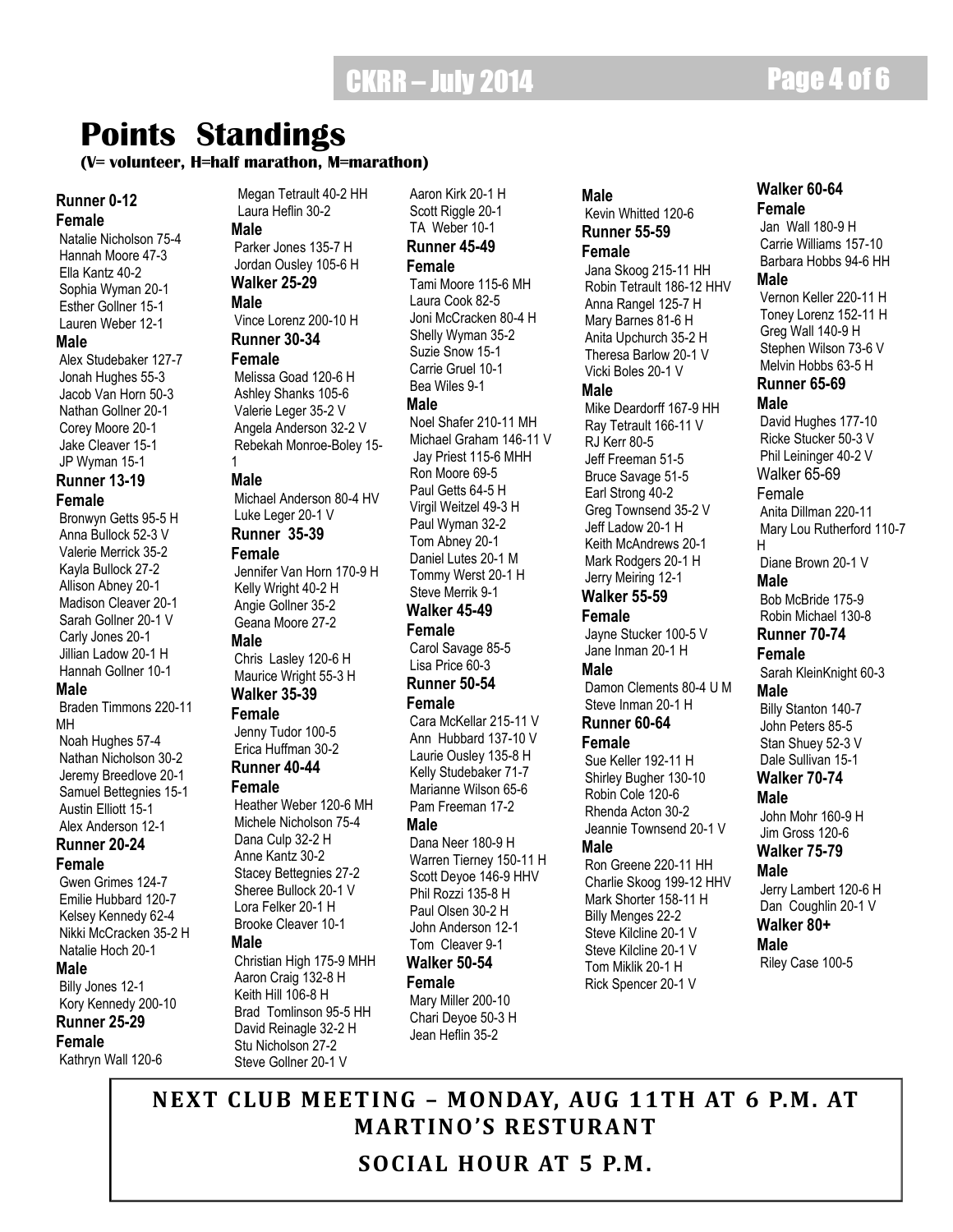## CKRR – July 2014

### **2014 Club Point Races**

#### **August 2**

Norris Insurance 5K Run/ Walk Time: 8 am Location: Converse, IN Contact: John Norris Website: norrisinsurance.com

#### **August 16**

CAM Race for Shelter 5K Run/Walk Time: 8 am Location: Oakbrook Valley, Russiaville, IN Contact: Dana Neer Phone: (765) 252-7030

#### **August 23**

*Runnin the Shores 5K -* Time: Location: Contact: Todd Mosier

#### **September 6**

5th Annual Steps to Recovery 5K Time: Location: Contact: Reba Harris

#### **September 13**

Annual CK Girls Night Out 5K Time: 5:00 pm Location: Downtown Kokomo Contact: Rebecca Monroe

#### **September 27**

14th Bee Bumble 5K/10K Time: 8:00 am Burnettsville, IN Contact: Don Hurd

#### **October 4**

Cole Porter 5K Run/Walk, 15K Run Time: 9:00 AM Location: Circus Bldg, Peru, IN Contact: Jim Yates

#### **November 8**

CKRR Charity 5K Run/ Walk Points 20 for Each Finisher Time: 9 AM Location: UAW 292 Union Hall Contact: Jeannie Townsend

#### **November 27**

Club Kokomo Cares 5K Run/Walk Time: 8 AM Location: Rogers Pavilion Highland Park, Kokomo, IN Highland Park Contact: Ray & Robin Tetrault, Mark Shorter Phone: (765) 854-1393

#### **December 31**

CKRR New Year's Eve 5K Run/ Walk Time: 2 PM Location: UAW Local 292 Contact: Joni McCraken

8-1 Chari Deyoe 8-1 Marianne Wilson 8-2 Christina Deyoe 8-4 Warren Tierney 8-6 Jan Wall 8-7 Kobi Moore 8-7 Ailsa Thomas-Getts August Birthdays **August Birthdays**8-9 Anita Upchurch 8-10 Ann M. Hubbard 8-11 Adriene Riggle 8-12 Phil Rozzi 8-14 Jake Cleaver 8-15 Susan Gerhart 8-18 Aaron Craig 8-18 Jean Heflin 8-18 Bob Longwith 8-20 Jackie Wiles 8-21 David Reinagle 8-22 Kevin M. Whitted 8-25 Kierstin Durbin 8-25 Jerry Leach 8-25 Cathy Longwith 8-26 Jana Skoog 8-27 Parker Jones 8-28 Billy Stanton 8-28 Lauren Weber

### **Additional Schedule Dates**

September 19, 2014

The 9th Annual RUN@WORK Day 3rd Annual RUN@SCHOOL Day

**Kokomo Education Foundation 5K October 10, 2014** Contact Aaron Hyman – Middle School Athletics 765.455.8085 ext 370 or cell phone 765.419.2992

### Notable Happenings

**\* Megan Tetrault ran the Nashville Country Music ½ Marathon on April 26th with a time of 2:44:18.. \* Robin Tetrault also ran the Nashville Country Music ½ Marathon on April 26th with a time of 2:51:10.**

Please let me know if you were missed for a club race or if you have participated in a half marathon, marathon or ultra race. We want to give you credit for all races. Email me at – [jbm1100@gmail.com](mailto:jbm1100@gmail.com) Thanks

### **Chaplain's Chatter**

 The successful Coyote Kids' season has passed. School starts. 3 CK races are scheduled. Cross country season begins. Friday night football approaches. Fall looms in the distance. Enjoy August.

 Can we strengthen our friends' faith? A divorce or any other crisis in our life will shake our faith. But it is our faith and our trust in God that's going to get us through it. David, after suffering great loss, including the loss of a child, wrote in Psalm 27:13, "I would have despaired unless I had believed that I would see the goodness of the Lord in the land of the living." (NASB). He would have given up if he hadn't believed in the goodness of God.

 Even in those situations where life stinks and it seems dark, believe that God is a good God. Even when everything is going wrong in our life, believe in the goodness of God that can pull us through. Believe that God's plan for our life is greater than the problem we're going through. Then we can share our faith in God's goodness with our friends when they are going through a crisis. Friends strengthen their friends' faith.

 How do we get that kind of faith? The Bible tells us there's only one place to strengthen our faith. Faith comes from knowing the Word of God. If we know the Bible well, we're going to have great faith. If we know this book a little, we're going to have a little faith. If we don't know this book at all, we're not going to have any faith.

 Do you know that in the Bible there are more than 7,000 promises made to us? But we can't claim them if we don't know them. If we want to increase our faith so we're able to handle the rogue winds of life, we've got to know the Bible through study, meditation, and memorization. Then, we can help others.

 Ask yourself what can you do to get to know God's Word better? Find a promise from God that you can claim for yourself in your storm and then find a promise from God that you can claim for a friend. Ask yourself how God has shown his goodness to you over the past year.

Always thanking God for His gift of grace,

Ricke in the contract of the Ricke